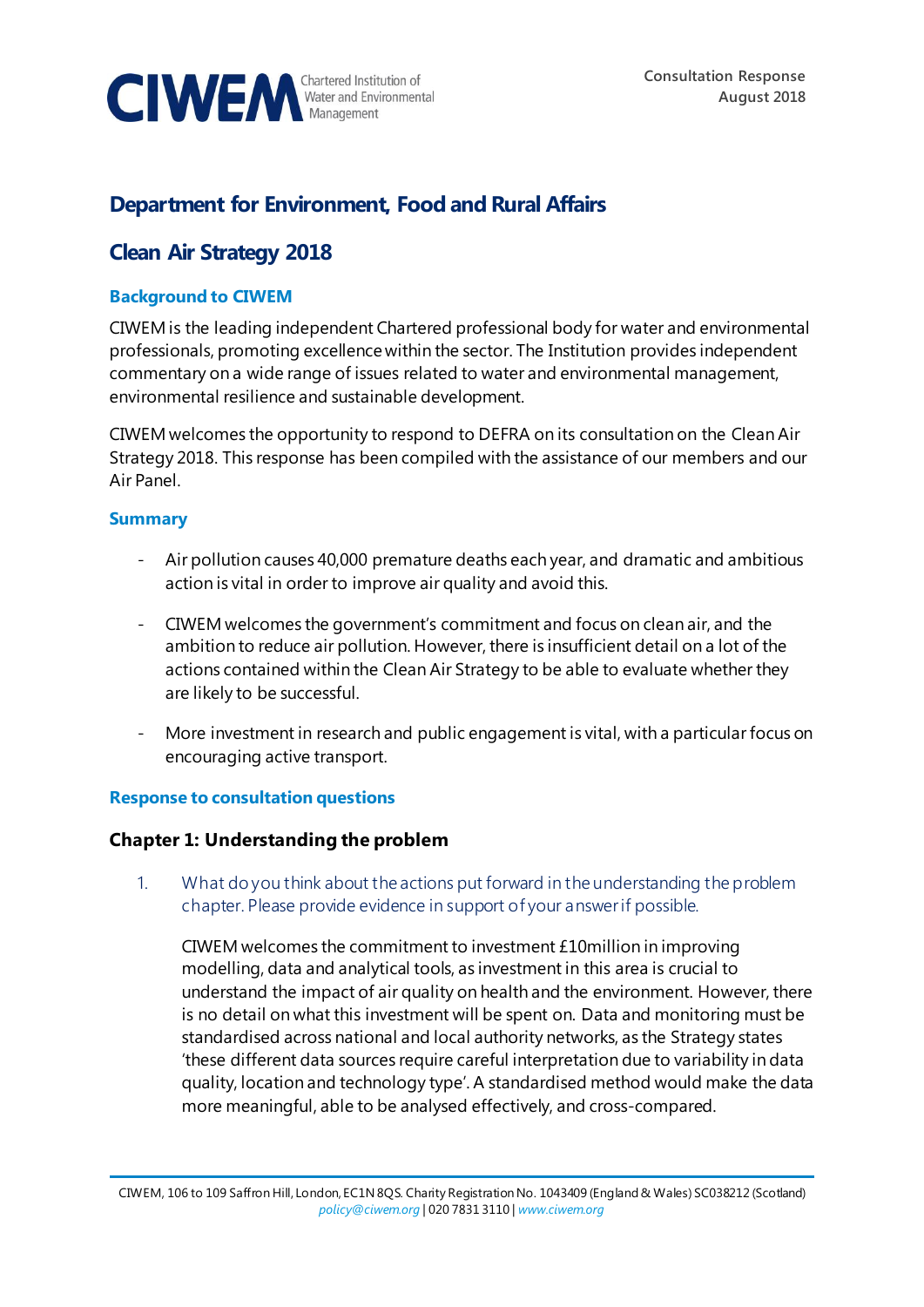Air quality is a wide-ranging issue, and any Strategy to improve it must be a truly integrated one across the Government, implemented with a cross-departmental approach, including, but not limited to, Defra, Department of Health and Social Care, Department for Transport, and Department for Business, Energy and Industrial Strategy.

2. How can we improve the accessibility of evidence on air quality, so that it meets the wide-ranging needs of the public, the science community, and other interested parties?

Accessibility of evidence on air quality is vital for scientists as well as the general public to be well-informed on the forecast and health impacts. The National Atmospheric Emissions Inventory website has an abundance of detailed information, but it could be made more accessible for the wider public who have limited scientific background knowledge. The data and reports could be translated into an easily digestible inclusive format or briefing.

The UK-Air website is a very valuable tool with a wealth of useful, practical and helpful information for the general public about the air quality forecast and the associated health impacts. However, it is not widely advertised, and the vast majority of the public would not know it exists. Wide-spread sharing of this resource would enable the public and other interest parties to engage with air quality issues in a practical way and learn to protect themselves from the impacts.

### **Chapter 2: Protecting the nation's health**

3. What do you think of the package of actions put forward in the health chapter? Please provide evidence in support of your answer if possible.

We comment on the proposed new powers of the statutory body in the questions in Chapter 9 on leadership.

There is little detail in the Strategy about the package of actions in this Chapter. For example, there is no information on the 'comprehensive set of new powers designed to enable targeted local action in areas with a pollution problem', what powers these are proposed to be, and which bodies they will be granted to.

The information on the action to develop and deliver a personal air quality messaging system to inform the public about the air quality forecast, information on air pollution episodes and health advice is too lacking in detail to evaluate. Any new system should not replicate existing tools, for example the London Air Quality Network website run by King's College London. It will require a large amount of investment, of which it is not clear there is a commitment to, and it needs to have a purpose over and above existing systems.

Very localised information is vital for an air quality system to be purposeful, and it is unclear how this would be managed. It needs to be accessible to all, as not everyone will, or have the means to, download a phone based-app for example,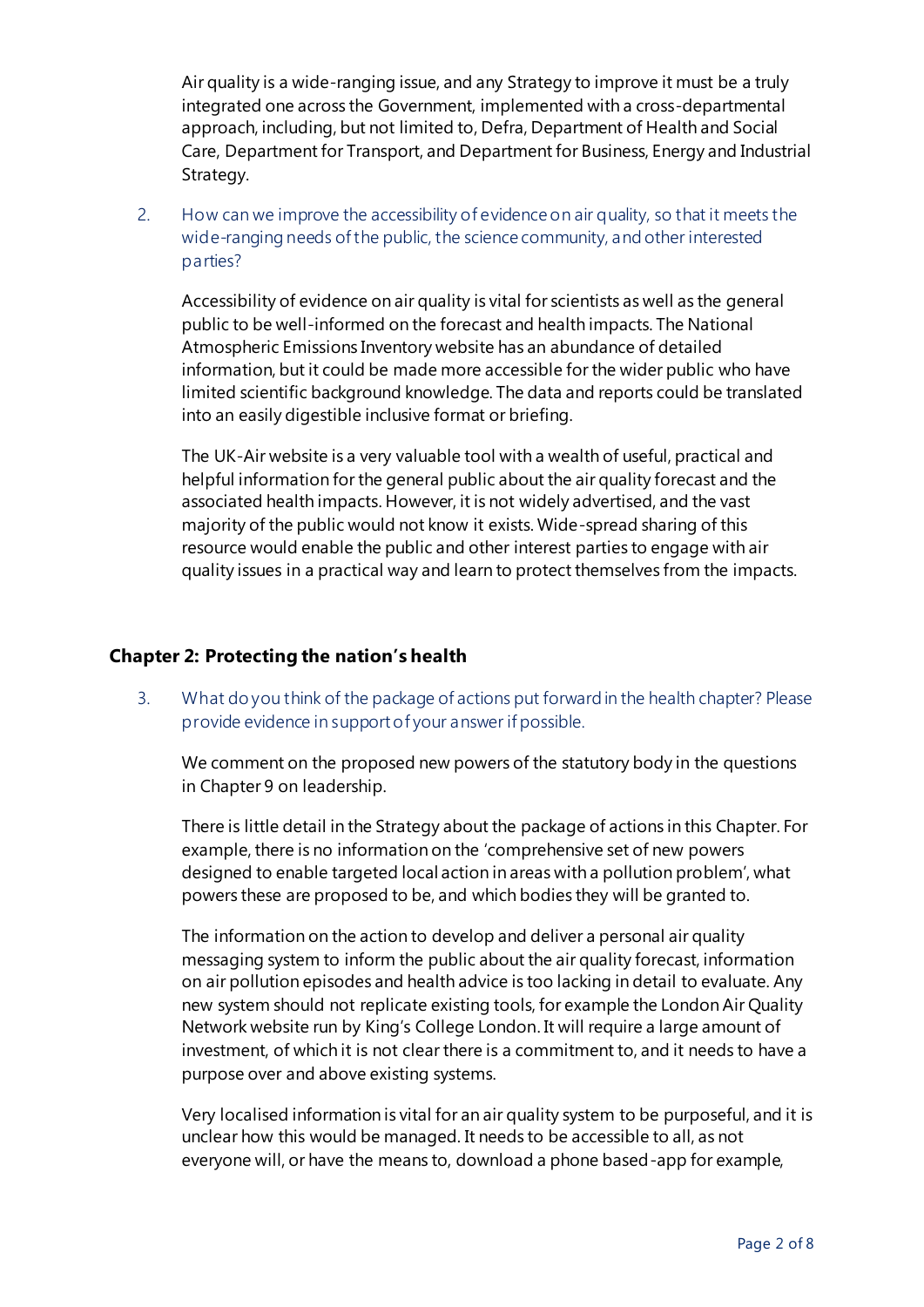especially the elderly who are some of the most vulnerable to the impacts of air pollution. Those most likely to engage with a messaging system are likely already engaged with air quality and issues surrounding it. It is important to design a system which can offer people practical and useful information and establish how it can target those who would otherwise not have sight of such information.

CIWEM welcomes the commitment to reduce  $PM_{25}$  levels in order to meet the World Health Organisation (WHO) suggested targets. However, the messaging is confused. The target is to "halve the number of people living in locations where concentrations of PM are above  $10 \mu q/m^3$  by 2025", but it is unclear which people will be no longer be exposed. It is likely that deprived communities (as described in section 2.1) will still be exposed disproportionately. There is also a lack of specific detail about how PM<sub>2.5</sub> exposure will be reduced, and a stark lack of target beyond this one for 2025, to reduce the amount of the population living in such locations further than 50%. It's important to note that despite issuing guideline limits, the WHO state there is no safe level of  $PM<sub>25</sub>$  and that no threshold has been identified below which no damage to health is observed<sup>1</sup>.

4. How can we improve the way we communicate with the public about poor air quality and what can people do?

CIWEM advocates that messaging should be targeted at the causes of pollution, as well as what the public can do to improve air quality. Raising awareness of these issues is essential to efforts to improve air quality.

Communication with the public to educate on how individuals can change their behaviour to improve air quality, and also to educate on what individuals can do to protect themselves better from the impacts of air pollution would be an effective tool.

Investment in active transport is key. Active transport messaging should be widespread and be backed up with investment in initiatives to encourage walking and cycling.

Air quality and its impact could be included in the primary school curriculum. Early engagement with young people is likely to lead to them making improved choices later in life and is a useful way of engaging with parents who might otherwise not be aware of such issues. Some primary schools run anti-idling schemes around their schools, which could be encouraged or even made mandatory across the country.

## **Chapter 3: Protecting the environment**

l

5. What do you think of the actions put forward in the environment chapter? Please provide evidence in support of your answer if possible.

<sup>1</sup> [https://web.archive.org/web/20160104165807/http://www.who.int/mediacentre/factsheets/fs313/en/](https://web.archive.org/web/20160104165807/http:/www.who.int/mediacentre/factsheets/fs313/en/)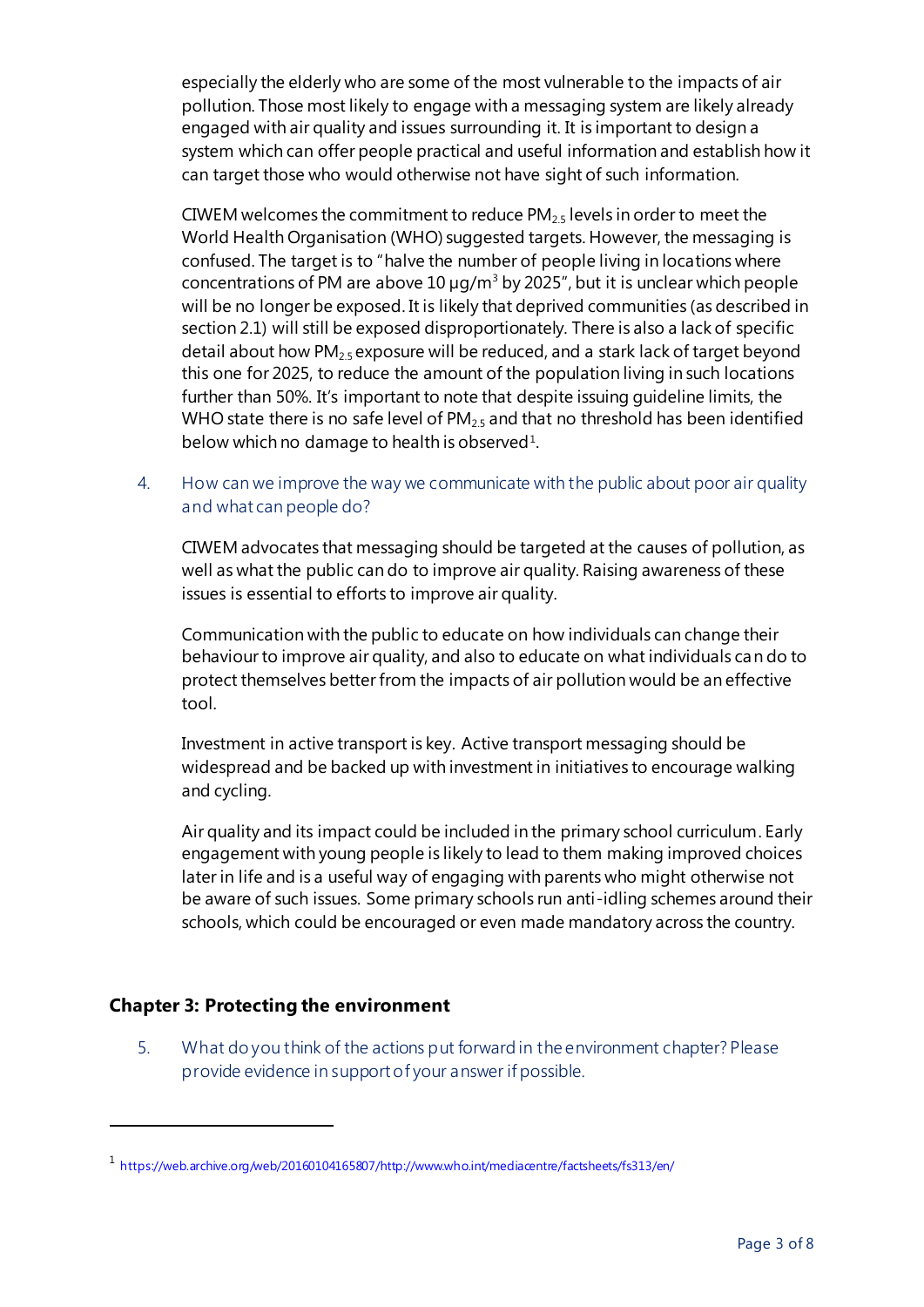Considering the devastating impact that air pollution and poor air quality has on our environment and natural habitats, this Chapter is disappointingly lacking in detail or any actions on how to mitigate any impacts.

We comment on the actions to reduce ammonia emissions in the section on questions about Chapter 7.

CIWEM welcomes the commitment to monitor the impacts of air pollution and report annually so progress can be charted. However, more detail is needed on the format of this data, where it will be collected from, who will collect it and analyse it, and will there be any follow up or consequences of published data which shows breaches of limits. CIWEM suggests that the proposed new environmental watchdog should be given the remit to scrutinise the data and reports, assess progress, make recommendations and take enforcement action against breach of legislation as required.

In order for local authorities to be able to assess and enact the guidance explaining how cumulative impacts of nitrogen deposition on natural habitats should be mitigated and assessed through the planning system, they must be given the required resources to do this, which there is no commitment to do so in the Strategy.

#### **Chapter 5: Action to reduce emissions from transport**

## 11. What do you think of the package of actions put forward in the transport chapter? Please provide evidence in support of your answer if possible.

Transport is one of the biggest causes of air pollution and poor air quality, and the Committee on Climate Change's most recent Progress Report to Parliament said that it is the only sector where emissions of greenhouse gases are increasing<sup>2</sup>. Public awareness is already high regarding issues around transport and air pollution.

CIWEM welcomes the commitment to reduce emissions from shipping and aviation, as these are major contributors to air pollution.

The Strategy focuses on supporting 'lower emission road vehicles', for example electric vehicles, without acknowledgement that although they do not produce NOx emissions, they do emit Particulate Matter on a similar scale to conventional fuel vehicles, contribute to pollution through tyre wear-and-tear, and they are still a car which contributes to congestion. CIWEM believes that action must be taken not only on greening the fleet, but also on reducing the number of vehicles on the road, if air quality is to improve.

l

 $^2$  Committee on Climate Change. Reducing UK Emissions: 2018 Progress Report to Parliament. 2018.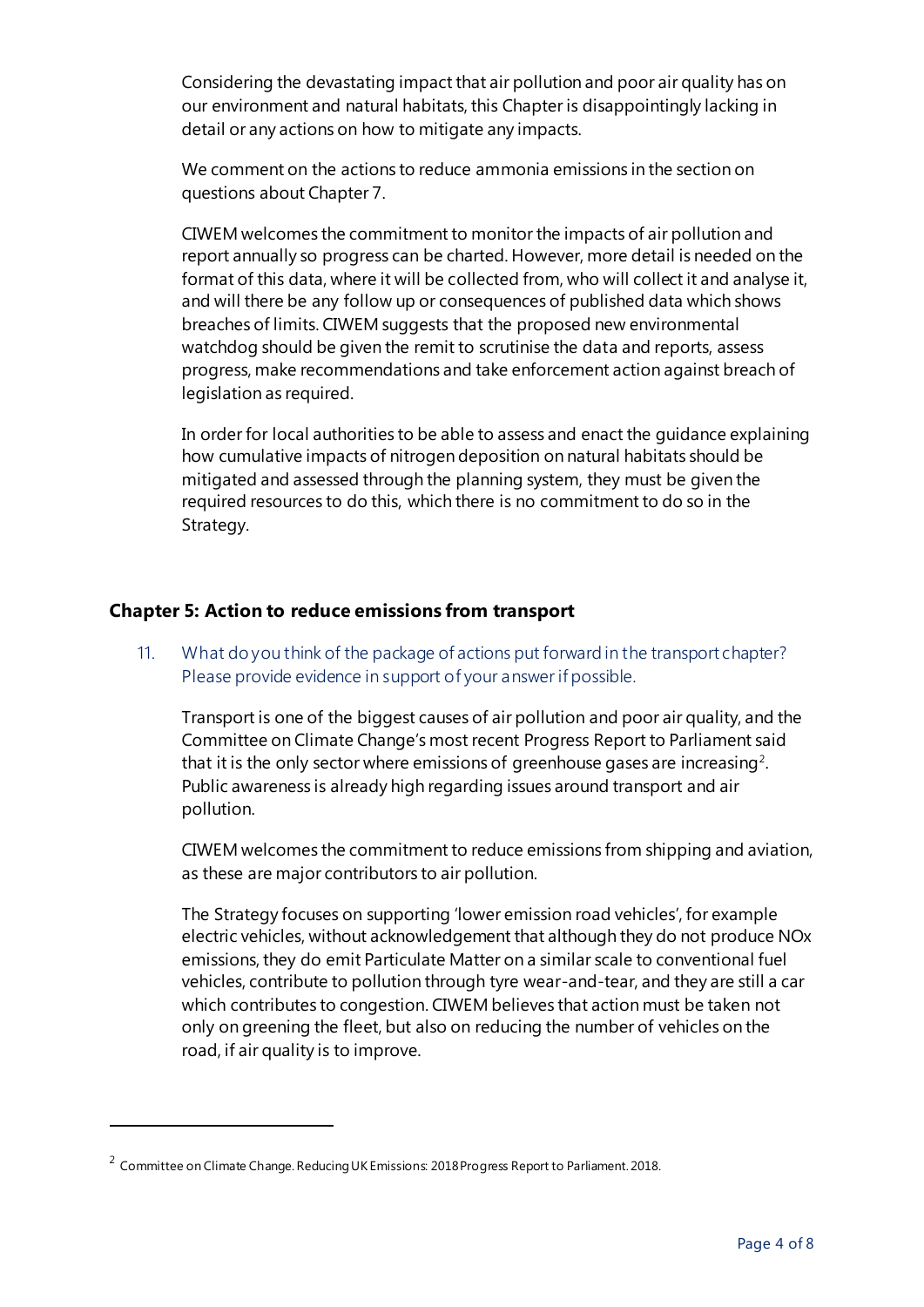Modal shift is clearly an important action for reducing emissions, and CIWEM welcomes the clear focus on encouraging more sustainable modes of transport such as cycling, walking and public transport. However, there is no commitment to new funds for walking and cycling, only a reannouncement of the £1.2billion promised in the Cycling and Walking Investment Strategy in 2017. We need practical action and investment to make cycling safer and to encourage more people to choose walking.

There is no information on incentives or disincentives to encourage modal shift, such as monetary charges, Clean Air Zones and scrappage schemes. Research shows that charging Clean Air Zones are very effective at reducing emissions and improving air quality where they are introduced. CIWEM advocates for mandatory Clean Air Zones in our worst affect towns and cities, rather than the decision being forced on Local Authorities by making them voluntary, making sure to design them so they do not penalise those less well-off.

There is also no new investment strategy for public transport, which is vital in order to 'clean up' the fleet and reduce emissions, and also encourage people to take public transport instead of using their car.

### **Chapter 7: Action to reduce emissions from farming**

16. What do you think of the package of actions put forward in the farming chapter? Please provide evidence in support of your answer if possible.

We welcome the Government's intention to "require and support farmers to make investments in the farm infrastructure and equipment that will reduce emissions" as a pragmatic approach enforcing regulations and encouraging uptake of best practices.

We also welcome the recently released code of good agricultural practice to reduce ammonia emissions. We would like to see adoption of the voluntary code widely encouraged alongside existing efforts by advisors to promote good practice in other areas. We would be interested to find out more about current thinking on whether the code could form part of a clean air standard within a wider gold standard for farmers, as mentioned in 7.3.2, which presumably relates to food labelling.

It is pleasing to see that the Catchment Sensitive Farming initiative will be expanded to cover air quality issues alongside water quality issues, having proved effective in that area. This makes good use of existing farmer-adviser relationships that can otherwise take some time to develop and so may yield improvements faster than a new independent initiative.

17. What are your preferences in relation to the 3 regulatory approaches outlined in the timeframe for their implementation: (1) introduction of nitrogen (or fertiliser) limits; (2) extension of permitting to large dairy farms; (3) rules on specific emissions-reducing practices? Please provide evidence in support of your views if possible.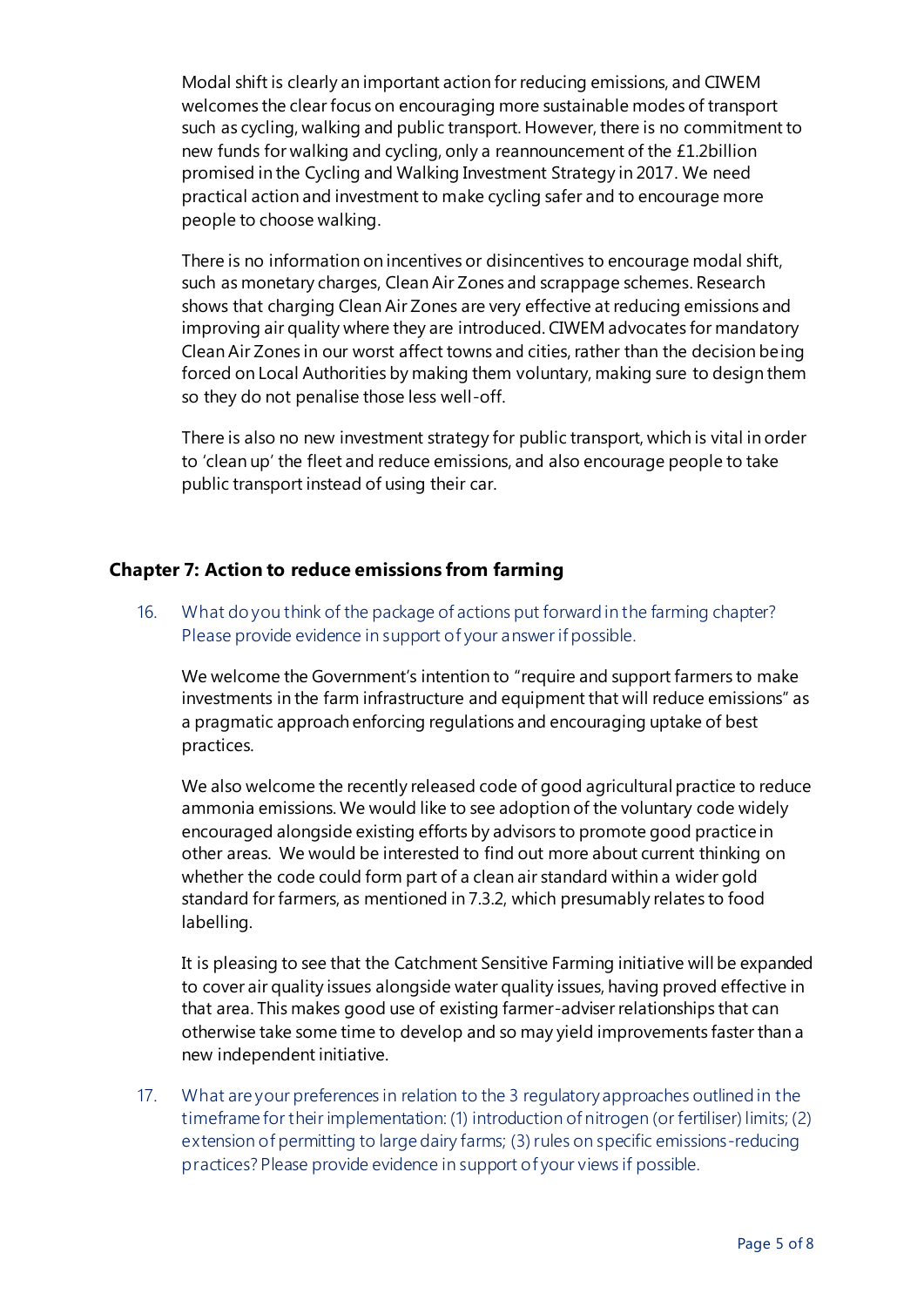Rule one of the Farming Rules for Water requires the application of organic manures and manufactured fertilisers to cultivated land to be planned in advance to meet soil and crop nutrient need and not to exceed those levels. We therefore think that the first regulatory proposal could be met through enforcement of the Farming Rules for Water. We do not think it would be reasonable to require farmers to use less manure and manufactured fertiliser than is needed by the soil and crops. Focus on spreading and incorporation methods instead would be more pragmatic.

We agree that large dairy farms should be brought within the environmental permitting regulations and subject to the adoption of Best Available Techniques which should result in air quality improvements. We note the recent introduction of a new Charges Scheme, moving the environmental permitting system to cost recovery pricing, and would highlight that the permits must be affordable, particularly given the economic uncertainty farmers are currently facing as a result of Brexit.

In line with our comments on the first proposal we support the introduction of the suggested rules on specific emissions-reducing practices through regulation. Given that ammonia targets are to be met by 2030 we question whether the timeframes for introducing incorporation and particularly for covering slurry stores and manure heaps could be brought forward allowing more time for air quality benefits to accrue. We understand that investment in low-emission spreading equipment requires greater investment, justifying a later implementation date.

In addition to the measures suggested we would welcome review of the historic exemption from Silage Slurry and Agricultural Fuel Oil (SSAFO) rules for installations constructed before September 1991, which we believe should be removed. We propose that all slurry stores should be required to meet the regulations. For many currently exempt stores this would require an increase in capacity. We recognise that farmers may be unable to fund improvements required to meet regulatory standards so suggest introducing time limited grant funding. Providing grant funding towards increasing store capacity, to a sustainable level for the land it supports, would help decrease the risk of non-compliance with relevant regulations, for example Nitrate Vulnerable Zone regulations and the Farming Rules for Water.

18. Should future anaerobic digestion (AD) supported by government schemes be required to use best practice low emissions spreading techniques through certification? If not, what other short-term strategies to reduce ammonia emissions from AD should be implemented? Please provide any evidence you have to support your suggestions.

It is important that digestate is spread using low emission techniques given that digestate can release more ammonia than the fertilisers it replaces. Introducing a requirement to use low emission spreading techniques would help minimise ammonia emissions associated with AD, as such we support this proposal.

However, where low emission spreading techniques require specialist machinery that is not currently widely used this will limit the number of farmers able to use the digestate and may impact on ease of disposal. Current availability of low emission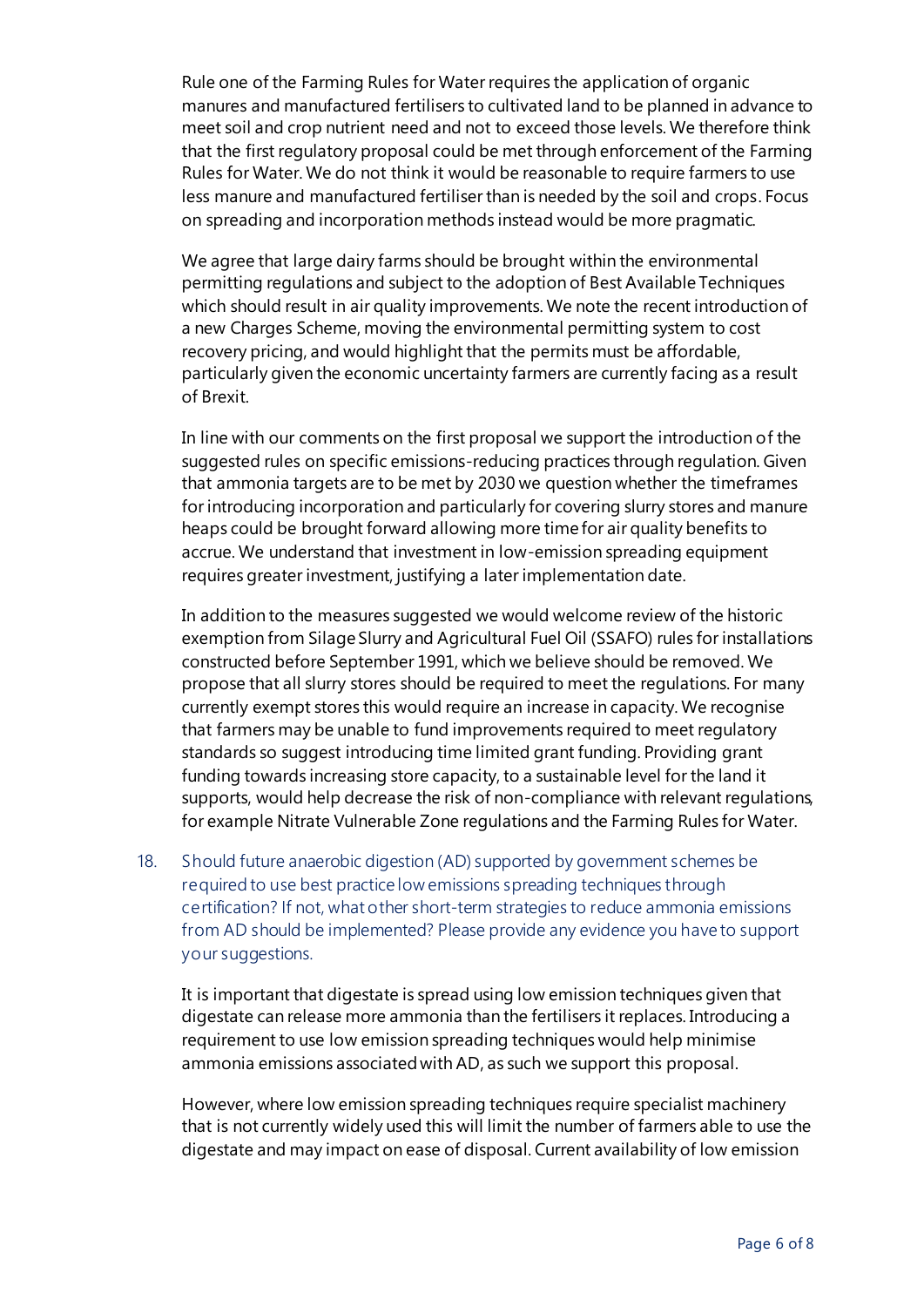spreading equipment and funding for equipment purchase should therefore be considered in developing proposals further.

## **Chapter 9: Leadership at all levels (local to international)**

25. What do you think of the package of actions put forward in the leadership chapter? Please provide evidence in support of your answer if possible.

The European Union has played a fundamental role in holding the UK Government to account on air quality and pollution levels in recent decades, including the pending case before the Court of Justice of the European Union on the UK Government's failure to tackle illegally high levels of nitrogen dioxide. As we detailed in our response to Defra's Environmental Principles and Governance after EU Exit consultation, CIWEM believes that the new governance body must have at least the same powers as the institutions of the EU do currently, in order to hold the Government properly to account on its implementation of air quality legislation.

The new body should hold a range of effective enforcement powers in a system of escalation to use at its discretion, starting with informal discussions with relevant ministers, governmental departments and public authorities as appropriate, leading to advisory notices, binding notices, legal action and ultimately a fine.

In order to replicate the existing system, the new environmental body must have the power to levy fines at those who have been found in breach of environmental law. Economic sanctions are required to give the new body adequate authority and 'teeth'. Any funds collected should be ringfenced and used for environmental enhancement projects.

The Clean Air Strategy must be a genuinely fully integrated, cross-departmental Strategy for air quality improvement in order to be effective, as its impacts are felt across many sectors, such as health, transport, industry, the environment.

26. What are your views on the England-wide legislative package set out in section 9.2.2? please explain, with evidence where possible.

CIWEM is pleased that there is a commitment to bring forward new clean air legislation. However, we are concerned that there will not be a specific new Clean Air Act and instead it will be included in the new Environment Act. This vital piece of legislation may be lost in a wider and broader Environment Act which needs to include a range of other legislative measures.

We welcome a single coherent legislative framework for Local Authorities, as whilst solutions to air pollution problems will be specific to location, there is a need for a consistent approach across the country.

The Strategy relies heavily on local authorities to deliver actions, without explicit commitment that they will be provided with adequate resources to do so.